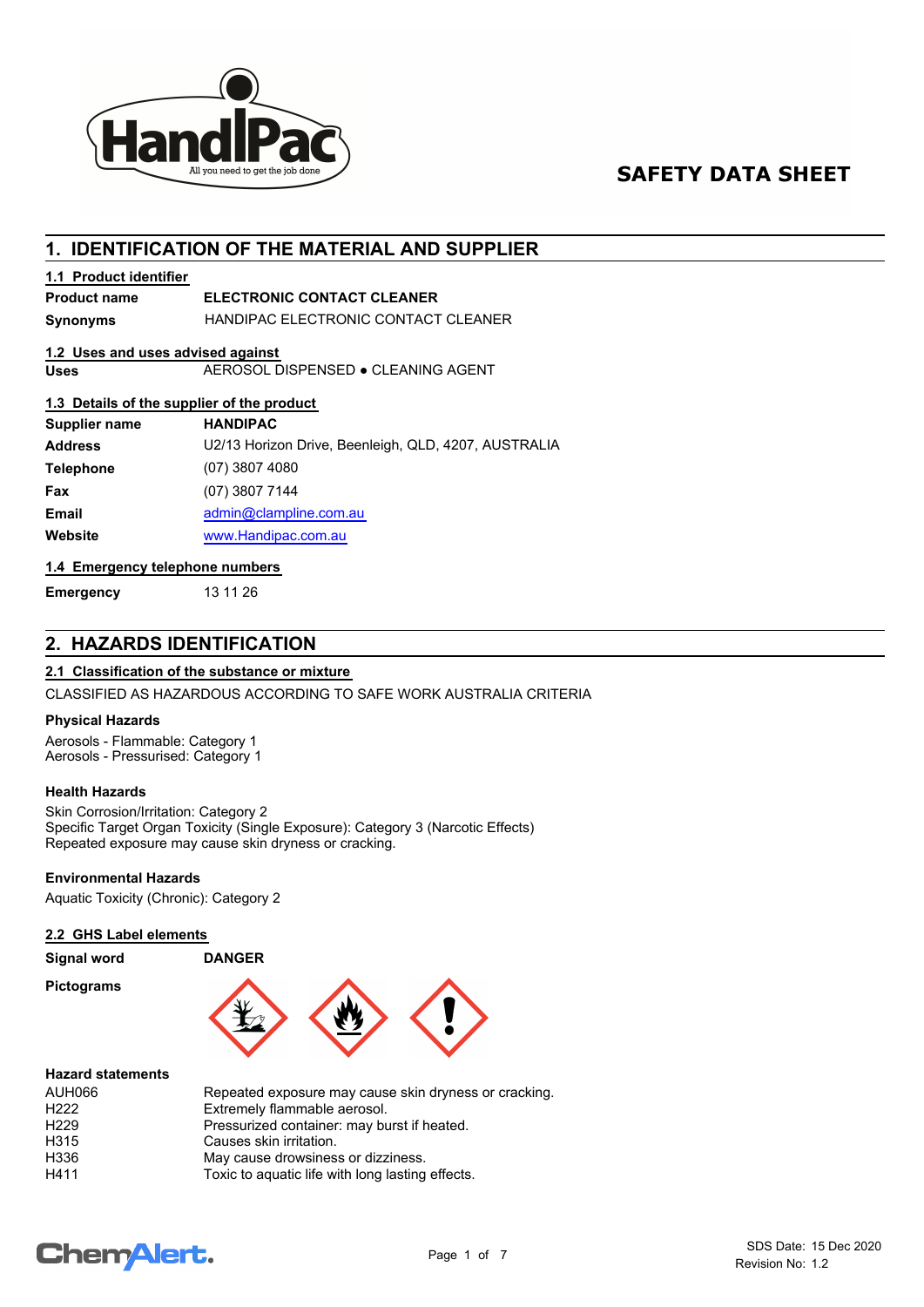#### **Prevention statements**

| P <sub>210</sub> | Keep away from heat/sparks/open flames/hot surfaces. No smoking.           |
|------------------|----------------------------------------------------------------------------|
| P <sub>211</sub> | Do not spray on an open flame or other ignition source.                    |
| P <sub>251</sub> | Pressurized container: Do not pierce or burn, even after use.              |
| P <sub>261</sub> | Avoid breathing dust/fume/gas/mist/vapours/spray.                          |
| P <sub>264</sub> | Wash thoroughly after handling.                                            |
| P <sub>271</sub> | Use only outdoors or in a well-ventilated area.                            |
| P273             | Avoid release to the environment.                                          |
| P <sub>280</sub> | Wear protective gloves/protective clothing/eye protection/face protection. |

#### **Response statements**

| P302 + P352   | IF ON SKIN: Wash with plenty of soap and water.                                           |
|---------------|-------------------------------------------------------------------------------------------|
| $P304 + P340$ | IF INHALED: Remove to fresh air and keep at rest in a position comfortable for breathing. |
| P312          | Call a POISON CENTRE or doctor/physician if you feel unwell.                              |
| P321          | Specific treatment is advised - see first aid instructions.                               |
| $P332 + P313$ | If skin irritation occurs: Get medical advice/ attention.                                 |
| P362          | Take off contaminated clothing and wash before re-use.                                    |
| P391          | Collect spillage.                                                                         |
|               |                                                                                           |

### **Storage statements**

| Dianagal atatamanta |                                                                      |
|---------------------|----------------------------------------------------------------------|
| P410 + P412         | Protect from sunlight. Do not expose to temperatures exceeding 50°C. |
| P405                | Store locked up.                                                     |
| P403 + P233         | Store in a well-ventilated place. Keep container tightly closed.     |
|                     |                                                                      |

#### **Disposal statements**

P501 Dispose of contents/container in accordance with relevant regulations.

#### **2.3 Other hazards**

No information provided.

# **3. COMPOSITION/ INFORMATION ON INGREDIENTS**

#### **3.1 Substances / Mixtures**

| Ingredient                                   | <b>CAS Number</b> | <b>EC Number</b> | <b>Content</b> |
|----------------------------------------------|-------------------|------------------|----------------|
| <b>PFNTANF</b>                               | 109-66-0          | 203-692-4        | 30 to 40%      |
| 2-MFTHYLPFNTANF                              | 107-83-5          | 203-523-4        | 20 to 30%      |
| ADDITIVE(S)                                  |                   |                  | Remainder      |
| CYCLOHEXANE                                  | 110-82-7          | 203-806-2        | 15 to 20%      |
| CARBON DIOXIDE                               | 124-38-9          | 204-696-9        | 3 to 5%        |
| SOLVENT NAPHTHA (PETROLEUM), LIGHT ALIPHATIC | 64742-89-8        | 265-192-2        | $3$ to $5%$    |

# **4. FIRST AID MEASURES**

#### **4.1 Description of first aid measures**

| Eve                         | If in eyes, hold eyelids apart and flush continuously with running water. Continue flushing until advised to<br>stop by a Poisons Information Centre, a doctor, or for at least 15 minutes.                       |
|-----------------------------|-------------------------------------------------------------------------------------------------------------------------------------------------------------------------------------------------------------------|
| <b>Inhalation</b>           | If inhaled, remove from contaminated area. To protect rescuer, use a Type A (Organic vapour) respirator or<br>an Air-line respirator (in poorly ventilated areas). Apply artificial respiration if not breathing. |
| <b>Skin</b>                 | If skin or hair contact occurs, remove contaminated clothing and flush skin and hair with running water.<br>Continue flushing with water until advised to stop by a Poisons Information Centre or a doctor.       |
| Ingestion                   | For advice, contact a Poisons Information Centre on 13 11 26 (Australia Wide) or a doctor (at once). If<br>swallowed, do not induce vomiting. Ingestion is considered unlikely due to product form.               |
| <b>First aid facilities</b> | Eye wash facilities and safety shower should be available.                                                                                                                                                        |

#### **4.2 Most important symptoms and effects, both acute and delayed**

See Section 11 for more detailed information on health effects and symptoms.

## **4.3 Immediate medical attention and special treatment needed**

Treat symptomatically.

# **5. FIRE FIGHTING MEASURES**

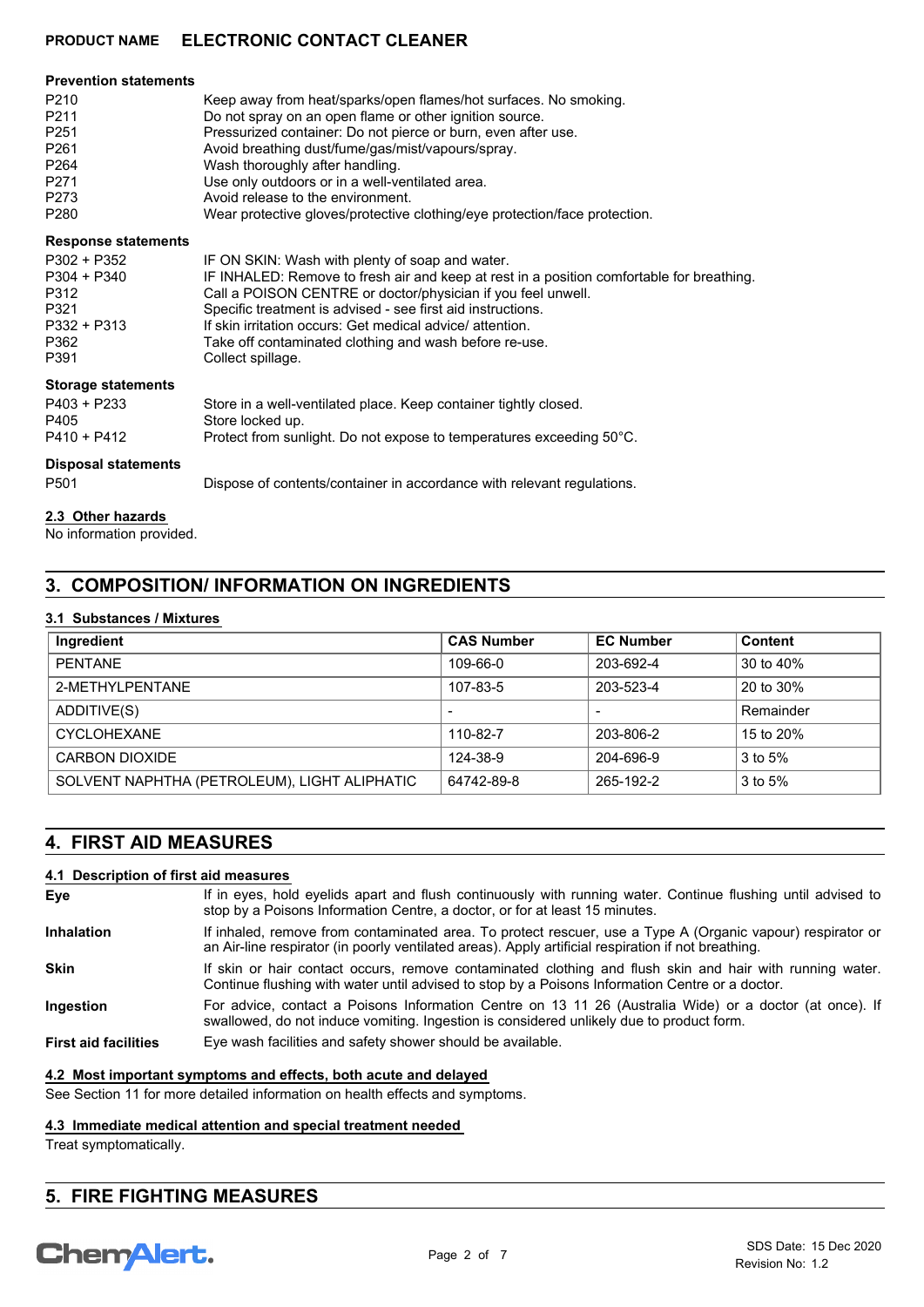#### **5.1 Extinguishing media**

Dry agent, carbon dioxide or foam. Prevent contamination of drains and waterways.

### **5.2 Special hazards arising from the substance or mixture**

Extremely flammable aerosol. May evolve toxic gases (carbon oxides, hydrocarbons) when heated to decomposition. Aerosol may explode at temperatures exceeding 50°C. Eliminate all ignition sources, including cigarettes, open flames, spark producing switches/tools, heaters, pilot lights, mobile phones, etc when handling. Aerosol cans may explode above 50°C.

#### **5.3 Advice for firefighters**

Evacuate area and contact emergency services. Toxic gases may be evolved in a fire situation. Remain upwind and notify those downwind of hazard. Wear full protective equipment including Self Contained Breathing Apparatus (SCBA) when combating fire. Use waterfog to cool intact containers and nearby storage areas.

#### **5.4 Hazchem code**

2YE<br>2

- Fine Water Spray.
- Y Risk of violent reaction or explosion. Wear full fire kit and breathing apparatus. Contain spill and run-off.
- E Evacuation of people in and around the immediate vicinity of the incident should be considered.

# **6. ACCIDENTAL RELEASE MEASURES**

#### **6.1 Personal precautions, protective equipment and emergency procedures**

Wear Personal Protective Equipment (PPE) as detailed in section 8 of the SDS. Clear area of all unprotected personnel. Ventilate area where possible.

#### **6.2 Environmental precautions**

Prevent product from entering drains and waterways.

#### **6.3 Methods of cleaning up**

Contain spillage, then cover / absorb spill with non-combustible absorbent material (vermiculite, sand, or similar), collect and place in suitable containers for disposal.

#### **6.4 Reference to other sections**

See Sections 8 and 13 for exposure controls and disposal.

# **7. HANDLING AND STORAGE**

### **7.1 Precautions for safe handling**

Before use carefully read the product label. Use of safe work practices are recommended to avoid eye or skin contact and inhalation. Observe good personal hygiene, including washing hands before eating. Prohibit eating, drinking and smoking in contaminated areas.

#### **7.2 Conditions for safe storage, including any incompatibilities**

Store in a cool (< 50°C), dry, well ventilated area, removed from incompatible substances, heat or ignition sources and foodstuffs. Ensure aerosol containers/ cans are adequately labelled, protected from physical damage and sealed when not in use. Check regularly for damaged/ leaking containers. Large storage areas should have appropriate fire protection systems.

#### **7.3 Specific end uses**

No information provided.

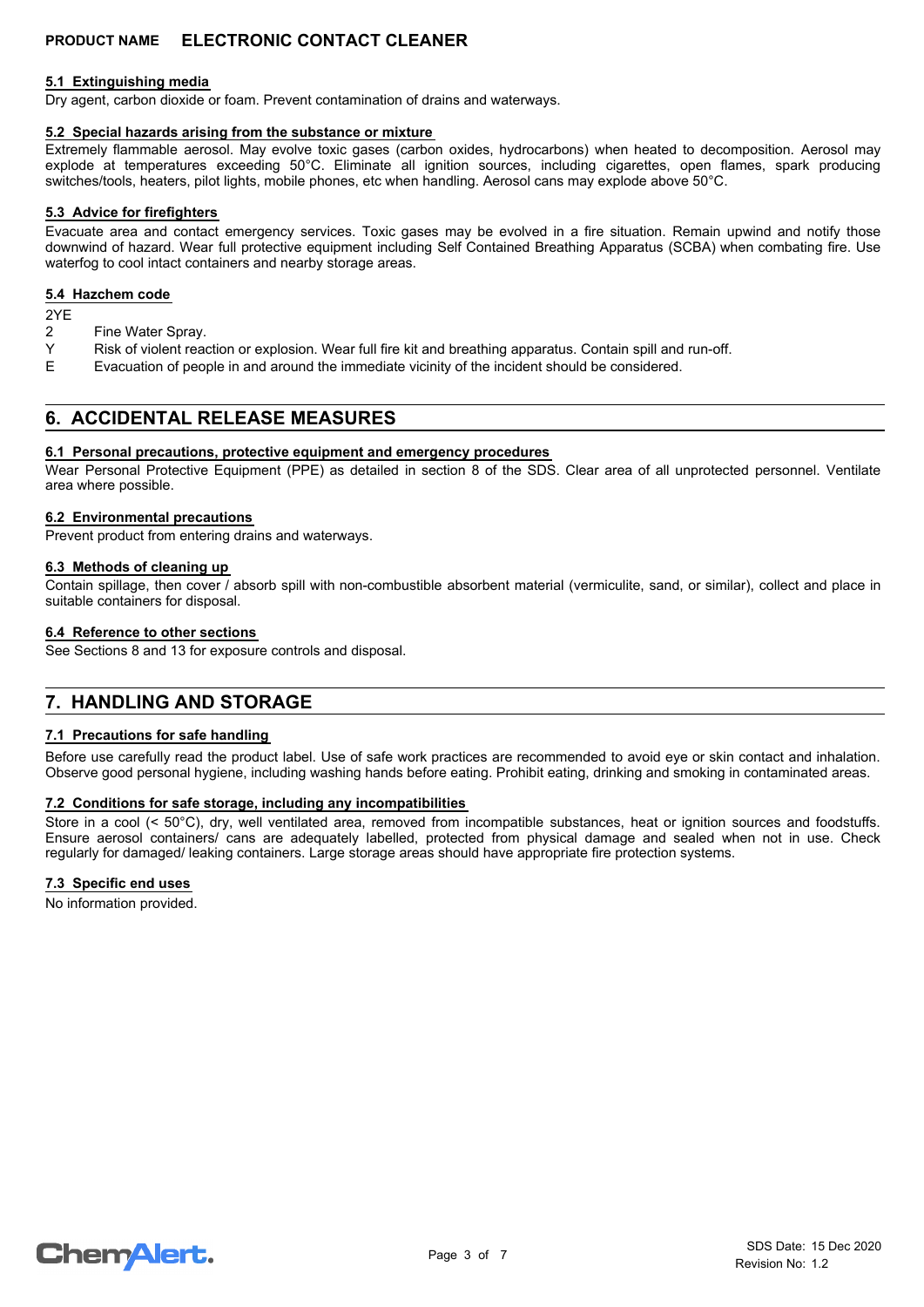# **8. EXPOSURE CONTROLS / PERSONAL PROTECTION**

# **8.1 Control parameters**

## **Exposure standards**

| Ingredient                   | <b>Reference</b> | <b>TWA</b> |                   | <b>STEL</b> |                   |
|------------------------------|------------------|------------|-------------------|-------------|-------------------|
|                              |                  | ppm        | mg/m <sup>3</sup> | ppm         | mg/m <sup>3</sup> |
| Carbon dioxide               | SWA [AUS]        | 5000       | 9000              | 30000       | 54000             |
| Carbon dioxide in coal mines | SWA [AUS]        | 12500      | 22500             | 30000       | 54000             |
| Carbon dioxide in coal mines | SWA [Proposed]   | 5000       | 9000              | 30000       | 54000             |
| Cyclohexane                  | SWA [AUS]        | 100        | 350               | 300         | 1050              |
| Cyclohexane                  | SWA [Proposed]   | 100        | 350               |             | $- -$             |
| Hexane, other isomers        | SWA [AUS]        | 500        | 1760              | 1000        | 3500              |
| Pentane                      | SWA [AUS]        | 600        | 1770              | 750         | 2210              |
| Pentane (all isomers)        | SWA [Proposed]   | 1000       | 3000              |             |                   |

### **Biological limits**

**PPE**

No biological limit values have been entered for this product.

# **8.2 Exposure controls**

Avoid inhalation. Use in well ventilated areas. Where an inhalation risk exists, mechanical explosion proof extraction ventilation is recommended. Flammable vapours may accumulate in poorly ventilated or confined areas. Vapours are heavier than air and may travel some distance to an ignition source and flash back. **Engineering controls**

| Eye / Face         | Wear splash-proof goggles.                                                                        |
|--------------------|---------------------------------------------------------------------------------------------------|
| <b>Hands</b>       | Wear nitrile or neoprene gloves.                                                                  |
| <b>Body</b>        | When using large quantities or where heavy contamination is likely, wear coveralls.               |
| <b>Respiratory</b> | At high vapour levels, wear a Type A-Class P1 (Organic gases/vapours and Particulate) respirator. |



# **9. PHYSICAL AND CHEMICAL PROPERTIES**

## **9.1 Information on basic physical and chemical properties**

| Appearance                      | CLEAR LIQUID (AEROSOL DISPENSED) |
|---------------------------------|----------------------------------|
| <b>Odour</b>                    | <b>HYDROCARBON ODOUR</b>         |
| <b>Flammability</b>             | EXTREMELY FLAMMABLE              |
| <b>Flash point</b>              | $-34^{\circ}$ C (cc)             |
| <b>Boiling point</b>            | <b>NOT AVAILABLE</b>             |
| <b>Melting point</b>            | <b>NOT AVAILABLE</b>             |
| <b>Evaporation rate</b>         | <b>NOT AVAILABLE</b>             |
| рH                              | <b>NOT AVAILABLE</b>             |
| <b>Vapour density</b>           | $> 1$ (Air = 1)                  |
| <b>Relative density</b>         | 0.66                             |
| <b>Solubility (water)</b>       | <b>INSOLUBLE</b>                 |
| Vapour pressure                 | 164 mm Hg @ 20°C                 |
| <b>Upper explosion limit</b>    | 8.3 % (Pentane)                  |
| Lower explosion limit           | 1.4 % (Pentane)                  |
| <b>Partition coefficient</b>    | <b>NOT AVAILABLE</b>             |
| <b>Autoignition temperature</b> | <b>NOT AVAILABLE</b>             |
| Decomposition temperature       | <b>NOT AVAILABLE</b>             |
| Viscosity                       | <b>NOT AVAILABLE</b>             |
| <b>Explosive properties</b>     | <b>NOT AVAILABLE</b>             |
| <b>Oxidising properties</b>     | <b>NOT AVAILABLE</b>             |
| <b>Odour threshold</b>          | <b>NOT AVAILABLE</b>             |
|                                 |                                  |

# **9.2 Other information**

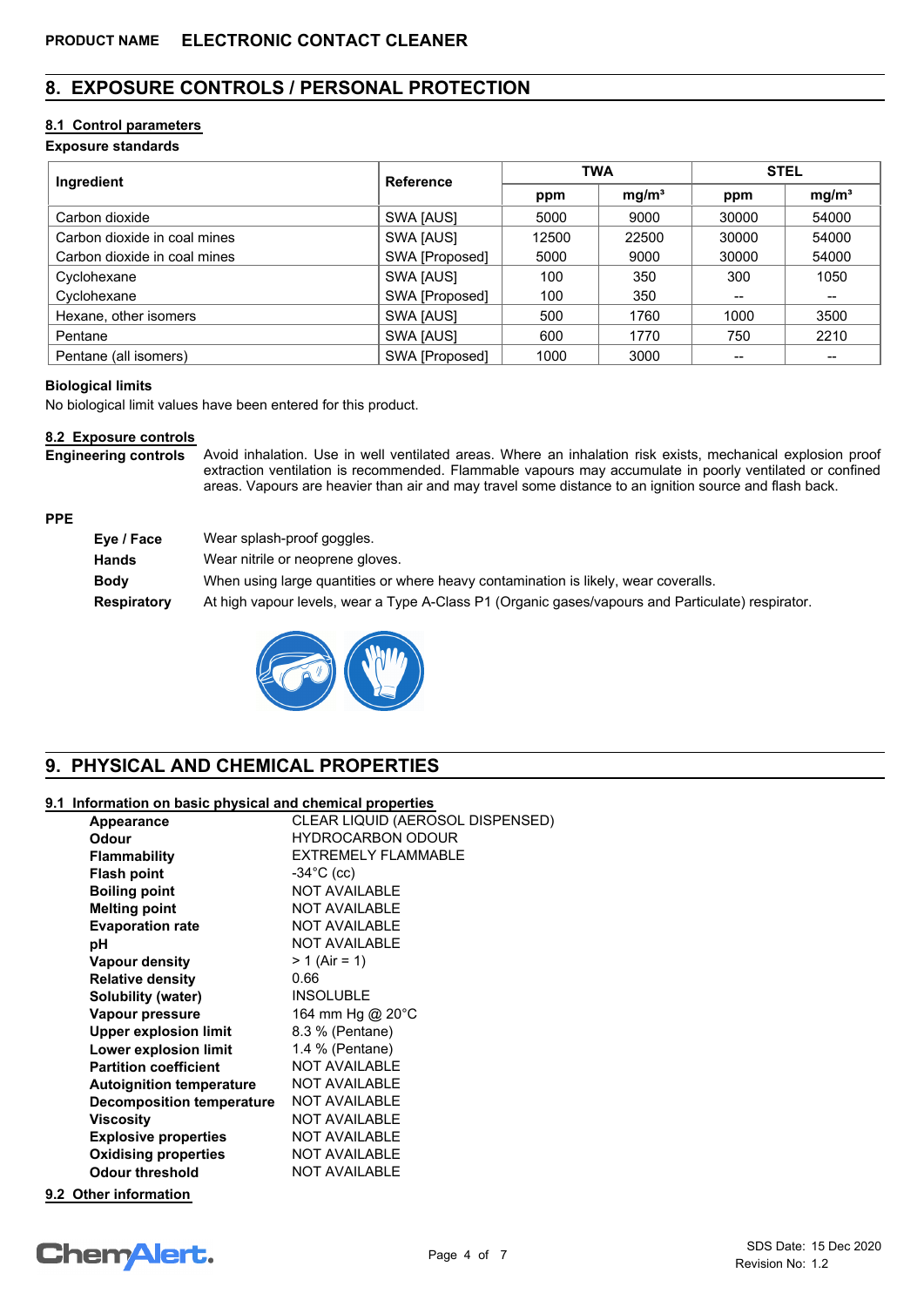**9.2 Other information VOC** 75 %

# **10. STABILITY AND REACTIVITY**

#### **10.1 Reactivity**

Carefully review all information provided in sections 10.2 to 10.6.

## **10.2 Chemical stability**

Stable under recommended conditions of storage.

#### **10.3 Possibility of hazardous reactions**

Polymerization is not expected to occur.

#### **10.4 Conditions to avoid**

Avoid heat, sparks, open flames and other ignition sources.

#### **10.5 Incompatible materials**

Incompatible with oxidising agents (e.g. hypochlorites), acids (e.g. nitric acid), alkalis (e.g. sodium hydroxide), heat and ignition sources.

#### **10.6 Hazardous decomposition products**

May evolve toxic gases (carbon oxides, hydrocarbons) when heated to decomposition.

# **11. TOXICOLOGICAL INFORMATION**

## **11.1 Information on toxicological effects**

**Acute toxicity** Based on available data, the classification criteria are not met.

#### **Information available for the ingredients:**

| Ingredient                                             |                                                                                                                                                                                   | Oral LD50                     | <b>Dermal LD50</b>                                          | <b>Inhalation LC50</b>         |
|--------------------------------------------------------|-----------------------------------------------------------------------------------------------------------------------------------------------------------------------------------|-------------------------------|-------------------------------------------------------------|--------------------------------|
| <b>PENTANE</b>                                         |                                                                                                                                                                                   |                               |                                                             | 364 $g/m^3/4$ hours (rat)      |
| <b>CYCLOHEXANE</b>                                     |                                                                                                                                                                                   | 813 mg/kg (mouse)             | $\overline{\phantom{a}}$                                    | $70$ g/m <sup>3</sup> (mammal) |
| SOLVENT NAPHTHA (PETROLEUM), LIGHT<br><b>ALIPHATIC</b> |                                                                                                                                                                                   | > 5000 mg/kg (OECD<br>TG 401) | > 2000 mg/kg (OECD<br>TG 402 under occlusive<br>conditions) | > 5610 mg/m3 (OECD<br>TG 403)  |
| <b>Skin</b>                                            | Irritating to the skin. Contact may result in irritation, redness, rash and dermatitis. Repeated exposure may<br>cause skin dryness or cracking.                                  |                               |                                                             |                                |
| Eye                                                    | Contact may result in irritation, lacrimation, pain and redness.                                                                                                                  |                               |                                                             |                                |
| <b>Sensitisation</b>                                   | Not classified as causing skin or respiratory sensitisation.                                                                                                                      |                               |                                                             |                                |
| <b>Mutagenicity</b>                                    | Not classified as a mutagen.                                                                                                                                                      |                               |                                                             |                                |
| Carcinogenicity                                        | Not classified as a carcinogen.                                                                                                                                                   |                               |                                                             |                                |
| <b>Reproductive</b>                                    | Not classified as a reproductive toxin.                                                                                                                                           |                               |                                                             |                                |
| STOT - single<br>exposure                              | Over exposure may result in irritation of the nose and throat, coughing and headache. High level exposure<br>may result in nausea, dizziness and drowsiness.                      |                               |                                                             |                                |
| <b>STOT</b> - repeated<br>exposure                     | Not classified as causing organ damage from repeated exposure.                                                                                                                    |                               |                                                             |                                |
| <b>Aspiration</b>                                      | Ingestion is considered unlikely due to product form. However, if liquid component is ingested, aspiration into<br>the lungs may cause chemical pneumonitis and pulmonary oedema. |                               |                                                             |                                |

# **12. ECOLOGICAL INFORMATION**

### **12.1 Toxicity**

Toxic to aquatic life with long lasting effects.

#### **12.2 Persistence and degradability**

Only slightly biodegradable.

# **ChemAlert.**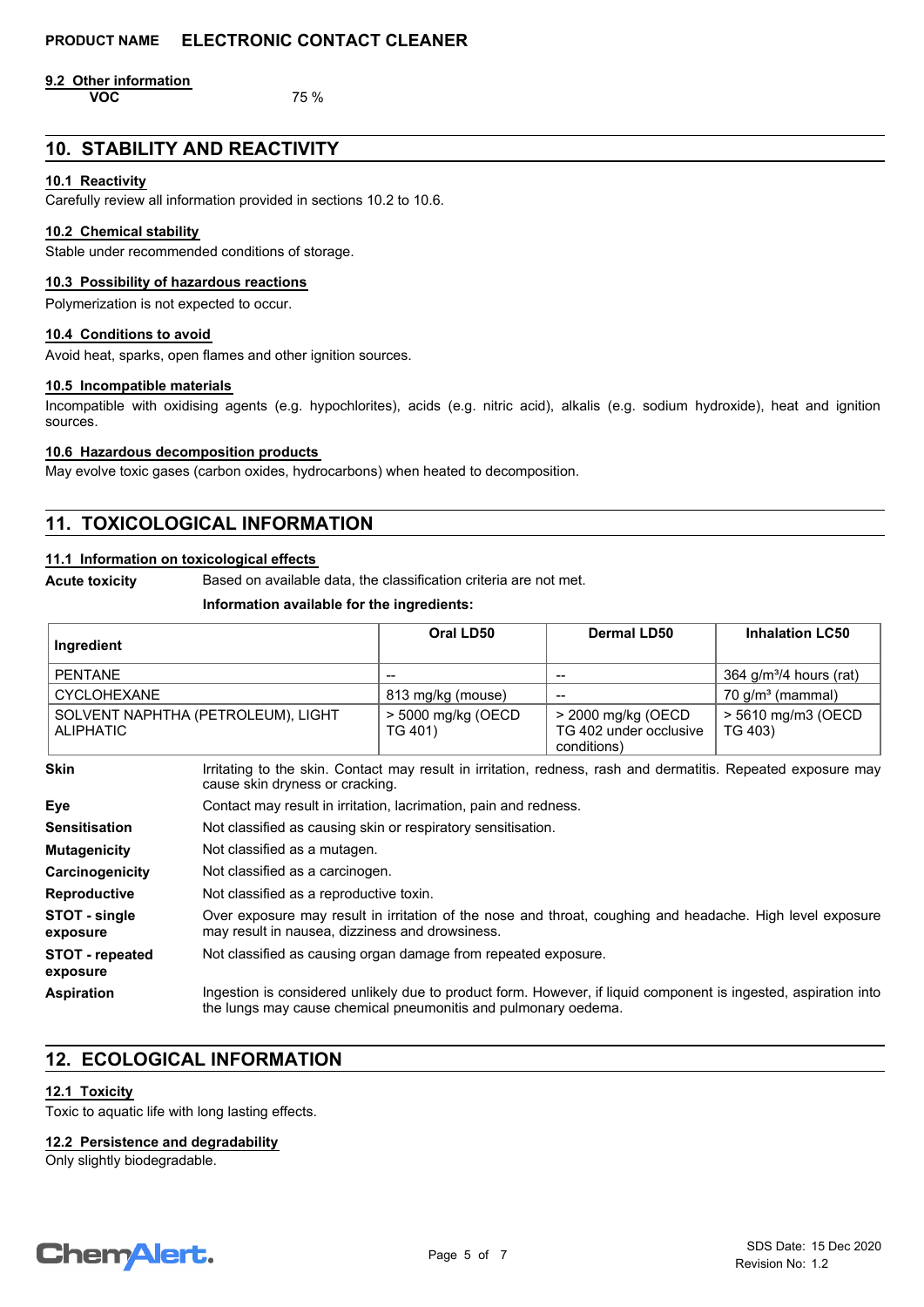#### **12.3 Bioaccumulative potential**

No information provided.

## **12.4 Mobility in soil**

Semi-volatile. Readily absorbed into soil.

#### **12.5 Other adverse effects**

No information provided.

# **13. DISPOSAL CONSIDERATIONS**

#### **13.1 Waste treatment methods**

For small amounts, absorb contents with sand or similar and dispose of to an approved landfill site. Do not puncture or incinerate aerosol cans. Contact the manufacturer/supplier for additional information (if required). **Waste disposal**

**Legislation** Dispose of in accordance with relevant local legislation.

# **14. TRANSPORT INFORMATION**

## **CLASSIFIED AS A DANGEROUS GOOD BY THE CRITERIA OF THE ADG CODE**



|                                     | <b>LAND TRANSPORT (ADG)</b> | <b>SEA TRANSPORT (IMDG / IMO)</b> | AIR TRANSPORT (IATA / ICAO) |
|-------------------------------------|-----------------------------|-----------------------------------|-----------------------------|
| 14.1 UN Number                      | 1950                        | 1950                              | 1950                        |
| 14.2 Proper<br><b>Shipping Name</b> | <b>AEROSOLS</b>             | <b>AEROSOLS</b>                   | <b>AEROSOLS</b>             |
| 14.3 Transport<br>hazard class      | 2.1                         | 2.1                               | 2.1                         |
| 14.4 Packing Group                  | None allocated.             | None allocated.                   | None allocated.             |

#### **14.5 Environmental hazards**

Marine Pollutant.

## **14.6 Special precautions for user**

| <b>Hazchem code</b>      | 2YF                                                                                                                                                                                                                                                                             |
|--------------------------|---------------------------------------------------------------------------------------------------------------------------------------------------------------------------------------------------------------------------------------------------------------------------------|
| <b>GTEPG</b>             | 2D1                                                                                                                                                                                                                                                                             |
| EmS                      | $F-D. S-U$                                                                                                                                                                                                                                                                      |
| <b>Other information</b> | The environmentally hazardous substance mark is not required when transported in packages of less<br>than 5 kg/L (UN Model Regulations: Special Provision 375; IATA: Special Provision A197; IMDG:<br>Special Provision 969) or less than 500 kg/L by Australian Road and Rail. |

# **15. REGULATORY INFORMATION**

#### **15.1 Safety, health and environmental regulations/legislation specific for the substance or mixture**

A poison schedule number has not been allocated to this product using the criteria in the Standard for the Uniform Scheduling of Medicines and Poisons (SUSMP). **Poison schedule**

Safework Australia criteria is based on the Globally Harmonised System (GHS) of Classification and Labelling of Chemicals. **Classifications**

#### **AUSTRALIA: AIIC (Australian Inventory of Industrial Chemicals)** All components are listed on AIIC, or are exempt. **Inventory listings**

# **16. OTHER INFORMATION**

# **ChemAlert.**